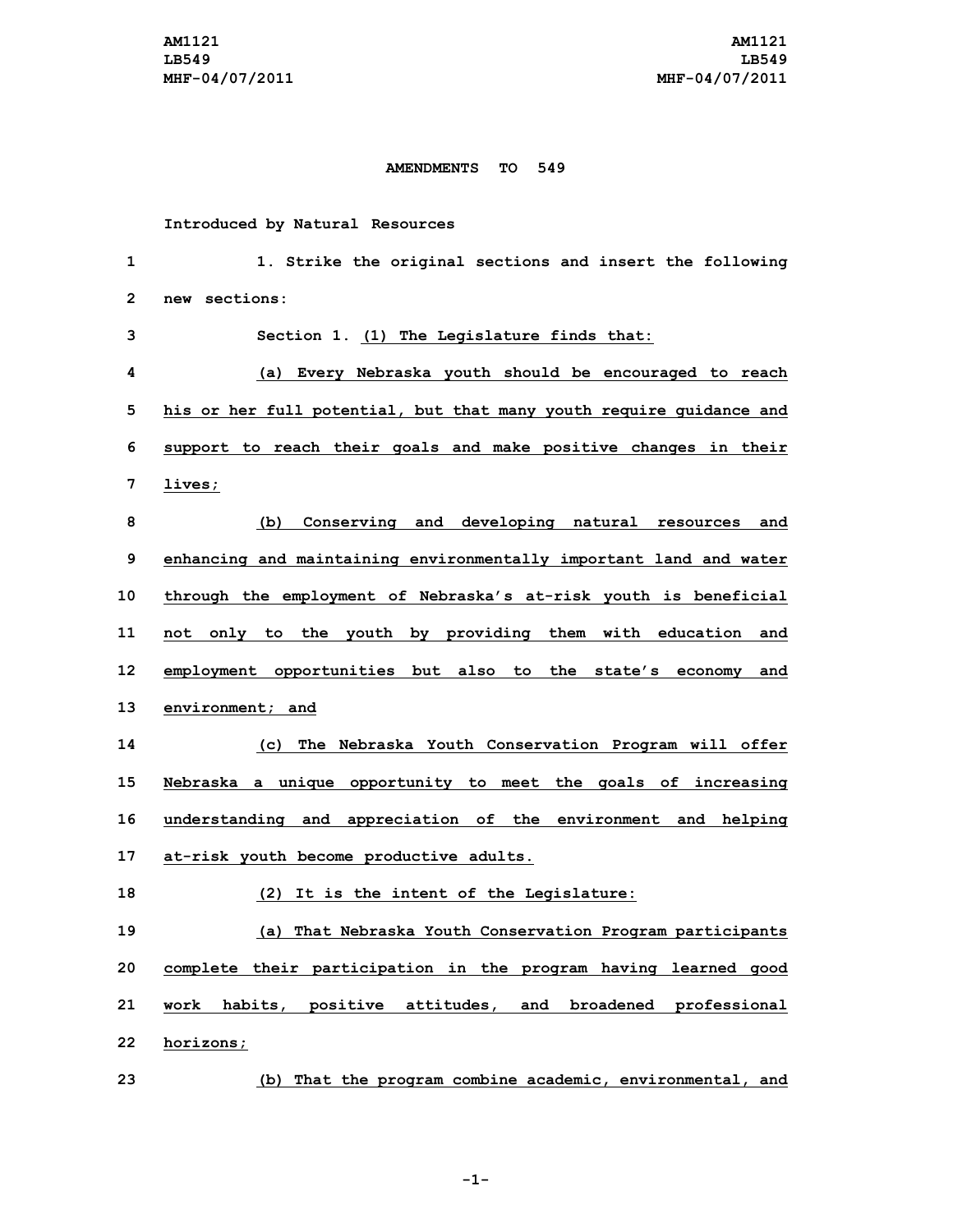**job skills training with personal growth opportunities in order to develop productive youth who can make substantial contributions as Nebraska workers and citizens; and (c) To ensure that the Game and Parks Commission coordinate and collaborate with partners from other state and federal government agencies, political subdivisions, postsecondary educational institutions, and community organizations and enter into agreements with such partners for the benefit of the program, as appropriate. Sec. 2. For purposes of sections 1 to 7 of this act: (1) At-risk youth means <sup>a</sup> youth who has <sup>a</sup> barrier to successful employment, demonstrates low income by living in <sup>a</sup> household with income that falls below the federal poverty guidelines or by receiving public assistance, has been impacted directly by substance abuse or physical abuse, has had negative contact with law enforcement, or is not experiencing success in school and is in jeopardy of dropping out; and (2) Commission means the Game and Parks Commission. Sec. 3. (1) The Nebraska Youth Conservation Program is created. The purpose of the program is to employ Nebraska's at-risk youth on projects which contribute to conserving or developing natural resources and enhancing and maintaining environmentally important land and water under the jurisdiction of the commission. The program shall combine academic, environmental, and job skills training with personal growth opportunities for the participants. The commission may administer and maintain the program, directly or by means of contractual arrangement with an experienced service**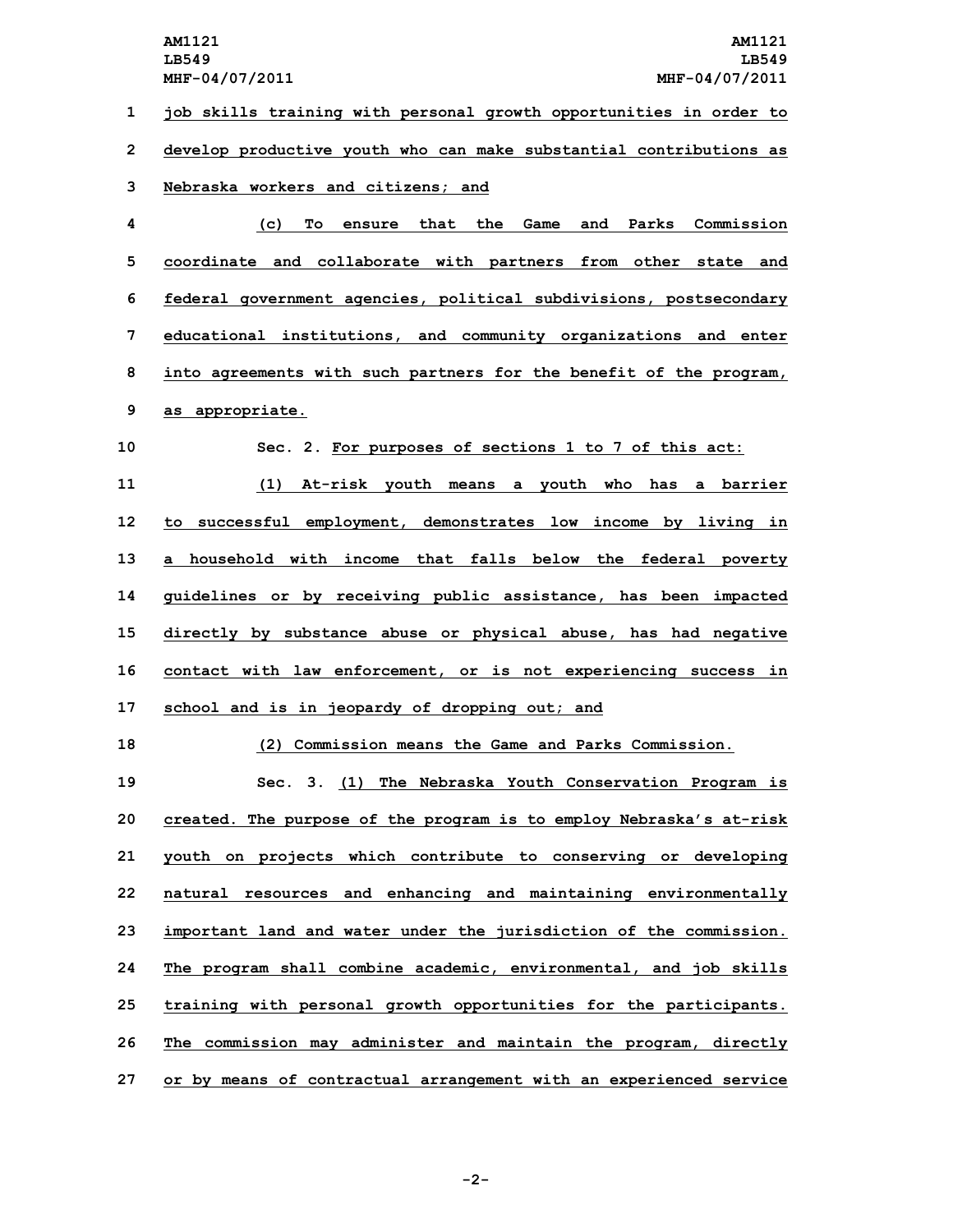**1 provider or the Department of Labor.**

| $\overline{2}$ | (2) Participants shall be at-risk youth who are at least            |
|----------------|---------------------------------------------------------------------|
| 3              | sixteen years of age and not older than twenty-one years of age,    |
| 4              | unemployed, and residents of Nebraska. Special effort shall be      |
| 5              | made to select applicants residing in rural and urban high-poverty  |
| 6              | areas, as determined by the most recent federal census data.        |
| 7              | (3) Participants shall be paid not less than the minimum            |
| 8              | wage described in section 48-1203. Participation in the program     |
| 9              | for a period of six weeks for each participant.<br>shall be         |
| 10             | Participants and program supervisory personnel may be provided      |
| 11             | meals during the six-week work period. Protective clothing items    |
| 12             | shall be provided to participants and supervisory personnel as work |
|                |                                                                     |

**13 conditions warrant.**

 **(4) Participants in the Nebraska Youth Conservation Program may be considered temporary employees. This subsection does not apply to crew chiefs and other administrative and supervisory personnel of the program, all of whom may be employees of the commission or employees of an entity hired by or under contract with the commission or the Department of Labor to administer the program. The program shall not result in displacement of current employees or cause <sup>a</sup> reduction in current employees' hours or wages and shall be in compliance with applicable federal and state labor and education laws.**

 **(5) The commission may coordinate with federal, state, and local programs that provide job training and placement services and education opportunities for participants after completing the 27 program.**

**-3-**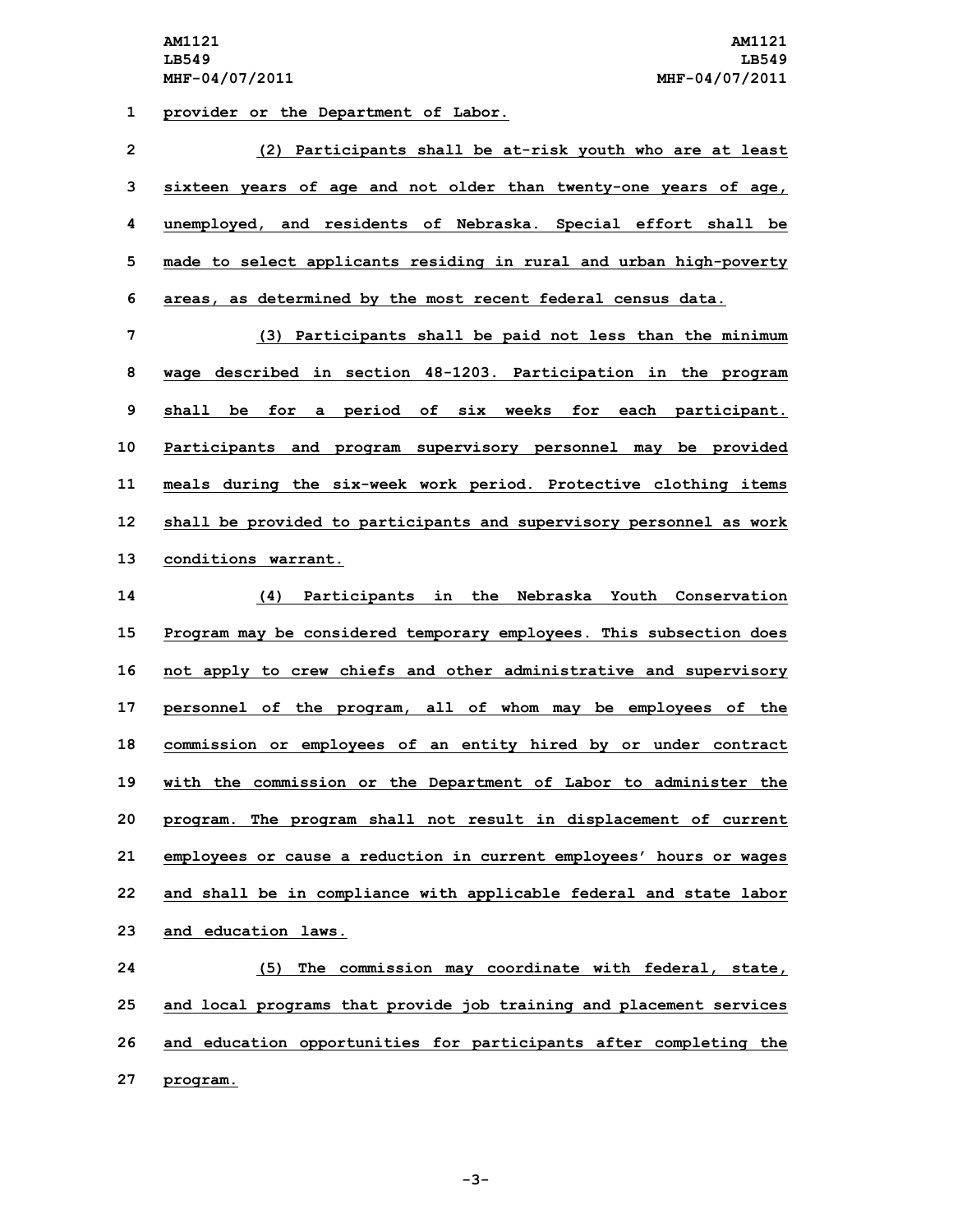**Sec. 4. The commission may adopt and promulgate rules and regulations to carry out the Nebraska Youth Conservation Program, which rules and regulations may include, but need not be limited to, the application process, the selection process, projects to which participants in the program shall be assigned, and any other matters the commission deems necessary.**

 **Sec. 5. On or before December 1, 2012, the commission shall report to the Legislature on the Nebraska Youth Conservation Program. The report shall include, at <sup>a</sup> minimum, the number and ages of the participants, the areas in which they reside, the rate of compensation of participants, the number and type of projects in which participants engaged, the significance of those projects to the environment and the economy of the state, and any other matters the commission deems significant for inclusion in the report.**

 **Sec. 6. The Nebraska Youth Conservation Program Fund is created. The fund shall consist of appropriations by the Legislature and any gifts, grants, bequests, and other contributions to the fund for purposes of the Nebraska Youth Conservation Program. The fund shall be used by the commission to carry out the program. Any money in the fund available for investment shall be invested by the state investment officer pursuant to the Nebraska Capital Expansion Act and the Nebraska State Funds Investment Act.**

 **Sec. 7. Within five days after the effective date of this act, the State Treasurer shall transfer \$994,400 from the State Settlement Cash Fund to the Nebraska Youth Conservation Program 27 Fund.**

**-4-**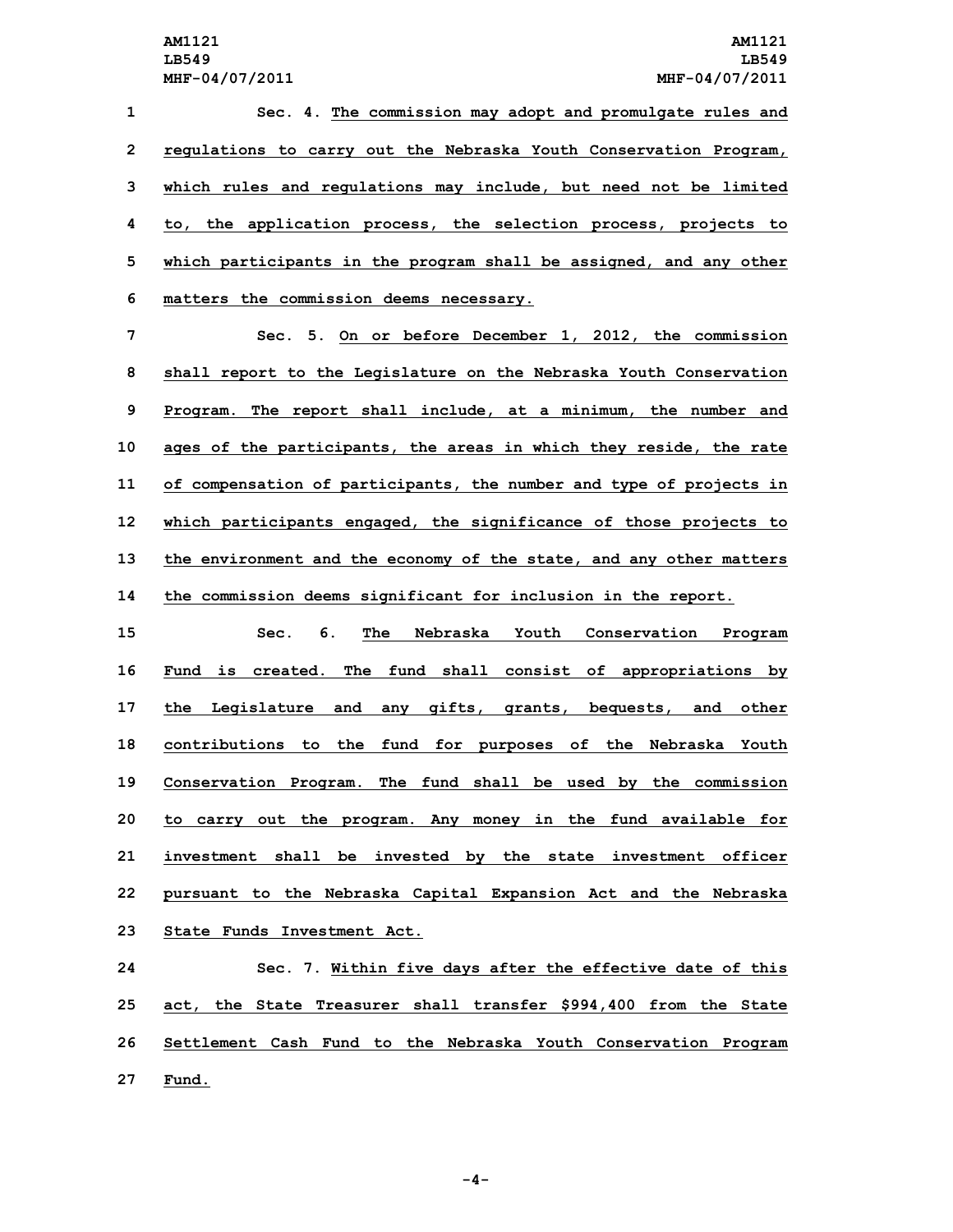**1 Sec. 8. Section 59-1608.04, Reissue Revised Statutes of 2 Nebraska, is amended to read:**

 **59-1608.04 The State Settlement Cash Fund is created. The fund shall be maintained by the Department of Justice and administered by the Attorney General. Except as otherwise provided by law, the fund shall consist of all recoveries received pursuant to the Consumer Protection Act, including any money, funds, securities, or other things of value in the nature of civil damages or other payment, except criminal penalties, whether such recovery is by way of verdict, judgment, compromise, or settlement in or out of court, or other final disposition of any case or controversy, or any other payments received on behalf of the state by the Department of Justice and administered by the Attorney General for the benefit of the state or the general welfare of its citizens, but excluding all funds held in <sup>a</sup> trust capacity where specific benefits accrue to specific individuals, organizations, or governments. All money in the fund shall be subject to legislative review and shall be appropriated and expended for any allowable legal purposes as determined by the Legislature. The fund shall only be appropriated to <sup>a</sup> separate and distinct budget program and such appropriations shall only be expended from <sup>a</sup> separate and distinct budget subprogram and shall not be commingled with any other revenue or expenditure. Transfers may be made from the fund to the General Fund and the State DNA Sample and Data Base Fund at the direction of the Legislature. The fund may be expended for any allowable legal purposes as determined by the Attorney General. To provide necessary financial accountability and**

**-5-**